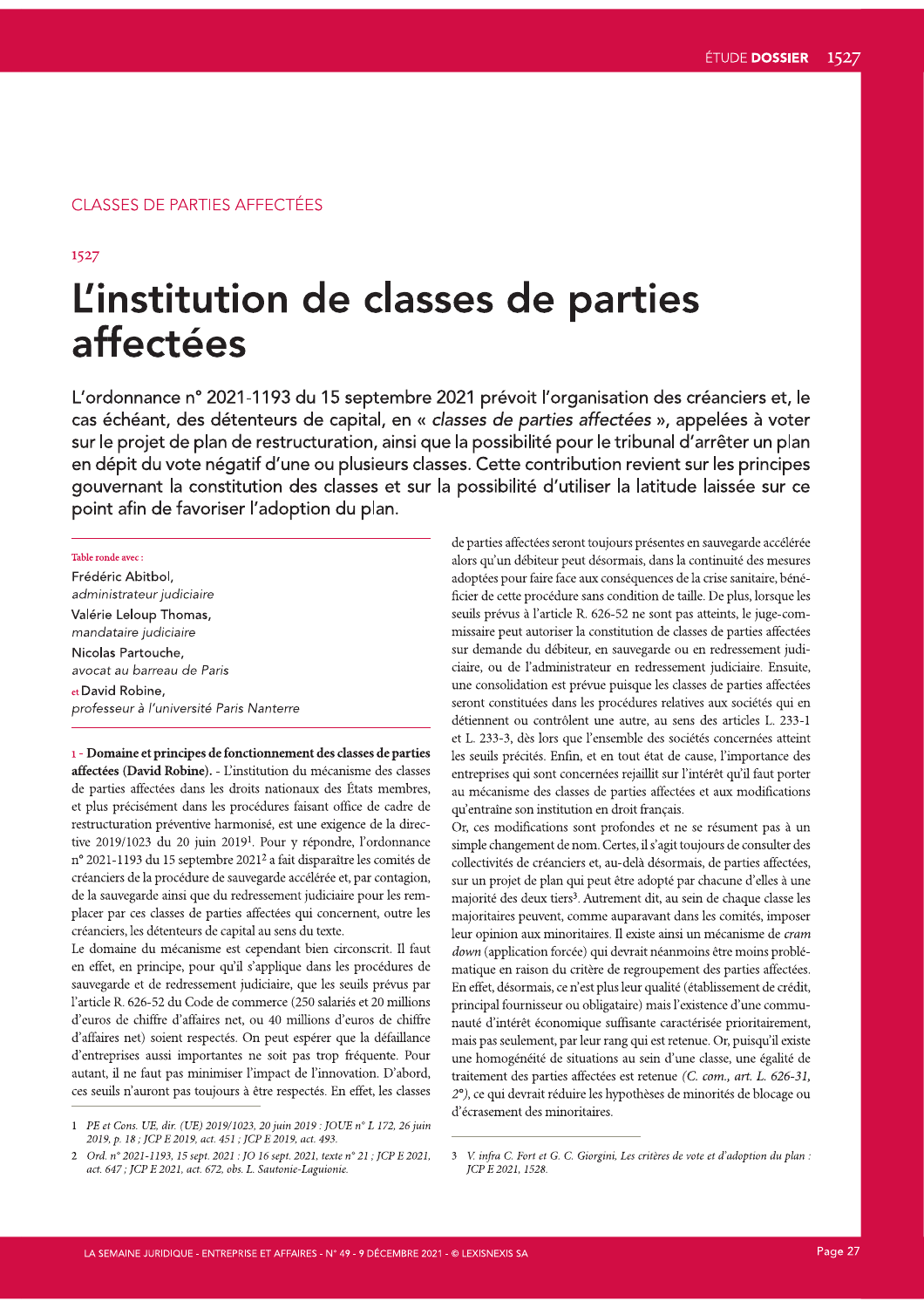En revanche, des différences de traitement pourront, et c'est consubstantiel au mécanisme, exister entre les classes. On imagine alors que certaines de ces classes voteront contre le projet de plan. Pour autant, le plan pourra être adopté car une ou des classes pourront l'imposer à d'autres classes, dissidentes, qui ont voté contre. Il y aura donc une application forcée interclasse ou cross-class cram-down qui n'existait pas dans le cadre des comités. Cependant, cette application forcée interclasse ne peut intervenir que dans des conditions qui permettent de sauvegarder les droits des créanciers dissidents de rang supérieur et de ceux dont le rang permettrait d'obtenir un paiement notamment s'il y avait liquidation judiciaire<sup>4</sup>.

2 - Une nouvelle logique qui conduit à examiner les droits des uns et des autres (Frédéric Abitbol). - Le nouveau texte induit en effet un bouleversement fondamental. Selon notre logique historique, qui va perdurer pour les dossiers « hors classes », c'est-à-dire 99 % des dossiers, un plan de sauvegarde ou de redressement repose, fondamentalement, sur un traitement uniforme des créanciers. Aucun abandon ne peut leur être imposé, ce qui est une protection très forte, mais ils peuvent être rééchelonnés sur 10 ans maximum, ce qui est, inversement, parfois vécu comme une contrainte très forte. La nouvelle logique conduit à examiner les droits des uns et des autres : schématiquement, le Trésor public passe devant le créancier nanti, qui passe devant l'URSSAF, qui passe devant le fournisseur. Dans un plan « à classes », cela devra conduire à payer d'abord 100 % de sa créance au Trésor public, par exemple sur les 2 premières années, puis 100 % de sa créance au créancier nanti par exemple sur les 2 années suivantes, puis 100 % de sa créance à l'URSSAF, ici encore par exemple sur les 2 années suivantes, puis enfin 100 % des dettes chirographaires, qui n'auront donc, dans notre exemple, absolument rien touché pendant 6 ans.

3 - Complexité du mécanisme des classes de parties affectées et enjeux de son introduction en droit français (David Robine). - On perçoit qu'il existe une forme de hiérarchisation entre les classes qui justifie la référence principalement au rang pour regrouper les parties affectées.

Si l'on s'en tenait là, le mécanisme des classes de parties affectées serait relativement simple. En réalité, il est beaucoup plus complexe pour différentes raisons. Avant tout, la répartition des créanciers n'intervient pas uniquement en fonction de leur rang. Ensuite, même si l'on ne prend en compte que ce rang, la complexité du droit français des sûretés ne permet pas d'établir un ordre de paiement, une waterfall, qui s'impose toujours à l'évidence malgré les apports de la réforme et l'établissement d'un classement des créanciers à L'article L. 643-8 du Code de commerce. Il existe donc en réalité une certaine latitude laissée à l'administrateur judiciaire qui doit constituer les classes et c'est là que le mécanisme devient particulièrement subtil. Il faut en effet garder à l'esprit que les classes sont constituées en vue de l'adoption du plan et que cette latitude dans la constitution peut, dans une certaine mesure, être utilisée de façon téléologique. Il s'agira de parvenir à une répartition des parties affectées à même de permettre cette adoption. Les changements résultant de l'institution des classes de parties affectées sont donc complexes et importants.

Il faut alors s'interroger sur les raisons de ce chamboulement. Bien sûr, il était imposé par la directive de 2019. Mais on ne peut y voir un simple diktat européen destiné à obliger les juristes français à sortir de leur confort et de leurs habitudes. Ce nouveau système a une vertu indéniable : il permet d'éviter que des créanciers disposant d'une minorité de blocage exercent une pression pour obtenir des avantages dans le cadre du plan alors même qu'ils n'auraient pas vocation à être désintéressés si le débiteur était mis en liquidation judiciaire. D'autres effets donneront davantage lieu à discussion. Tel est le cas de la possibilité d'imposer le plan aux détenteurs de capital mais aussi du rééquilibrage des procédures françaises en faveur des créanciers au détriment des pouvoirs du tribunal.

Les classes de parties affectées appelleront également des discussions plus techniques car l'ordonnance n° 2021-1193 du 15 septembre 2021 est imprécise sur certains sujets pourtant essentiels et la directive n'est pas d'un grand secours. En effet, si des indications sont fournies pour la constitution des classes, elles semblent bien insuffisantes pour résoudre les difficultés qui se présenteront en dehors des dossiers les plus simples. L'administrateur judiciaire devra alors exercer son nouveau rôle de chef d'orchestre avec talent pour éviter la cacophonie. De même, la mise en œuvre de dispositions protectrices des parties affectées dissidentes<sup>5</sup>, on pense à la règle de la priorité absolue et à la règle du meilleur intérêt, pourra rendre la mécanique des classes complexe et onéreuse, surtout si on la combine avec les subtilités de leur constitution. Le droit comparé alimentera la réflexion sur ces sujets. Cependant, il est certainement préférable que le droit français adopte sa conception du fonctionnement des classes et ce colloque est là pour y contribuer.

À cette fin, il est avant tout nécessaire d'analyser, de façon statique, les principes gouvernant la constitution des classes. Il sera alors possible de déterminer, de façon plus dynamique, comment cette constitution des classes peut influencer l'adoption ou non du plan.

### 1. Les principes gouvernant la constitution des classes

4 - Mode d'emploi de la constitution des classes de parties affectées (David Robine). - L'article L. 626-30 du Code de commerce donne un mode d'emploi de la constitution des classes de parties affectées. Avant tout, par définition, seules les parties affectées en sont membres. Cette notion inclut principalement les créanciers dont les droits sont directement affectés par le projet de plan. Mais elle englobe également les détenteurs de capital, tels que définis par le texte, affectés par le projet de plan<sup>6</sup>. En revanche, les créances résultant du contrat de travail, les droits à pension acquis au titre d'un régime de retraite professionnelle et les créances alimentaires ne sont pas affectés par le plan et ne peuvent, par conséquent, conduire à l'inclusion du créancier dans une classe de parties affectées. Par ailleurs,

<sup>5</sup> C'est-à-dire qui ont voté contre le projet de plan néanmoins adopté.

 $\frac{1}{2}$   $\frac{1}{2}$   $\frac{1}{2}$   $\frac{1}{2}$   $\frac{1}{2}$   $\frac{1}{2}$   $\frac{1}{2}$   $\frac{1}{2}$   $\frac{1}{2}$   $\frac{1}{2}$   $\frac{1}{2}$   $\frac{1}{2}$   $\frac{1}{2}$   $\frac{1}{2}$   $\frac{1}{2}$   $\frac{1}{2}$   $\frac{1}{2}$   $\frac{1}{2}$   $\frac{1}{2}$   $\frac{1}{2}$   $\frac{1}{2}$   $\frac{1}{2}$  Sur l'application du mécanisme des classes de parties affectées aux détenteurs de capital, V. ce dossier, M. Laroche et A. Diesbecq, Les détenteurs de capital :  $ICP$  $E$  2021, 1530.

<sup>4</sup> V. infra  $n°$  37 et s.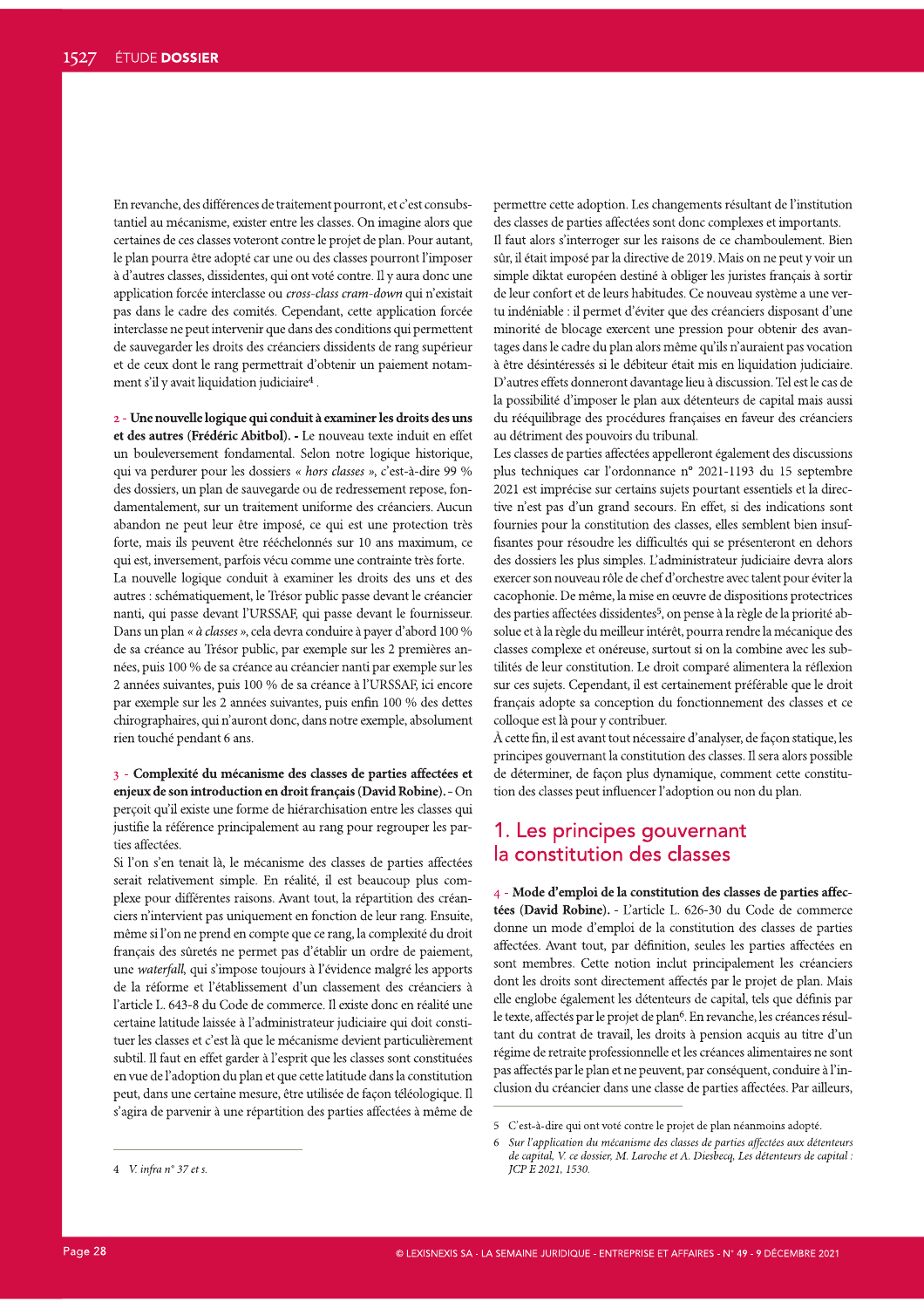les parties affectées sont déterminées au vu des créances et droits nés antérieurement au jugement d'ouverture<sup>7</sup>.

5 - Sort des créances de l'AGS (Valérie Leloup-Thomas). - Il convient ici de s'interroger sur le sort des créances de l'AGS notamment celles existant à l'ouverture de la procédure ou celles résultant du licenciement intervenant en période d'observation (en sauvegarde et redressement judiciaire).

Certes, le superprivilège est « hors plan » et donc hors classes ; mais qu'en est-il des créances privilégiées et chirographaires de l'AGS ? Si l'on considère qu'il s'agit de créances résultant du contrat de travail, elles seront clairement non affectées par le plan.

6 - Créances de travailleurs (Nicolas Partouche). - Le législateur a retenu que les créances résultant des contrats de travail ne sont pas affectées par le plan (C. com., art. L. 626-30, IV). Cette terminologie induit, nous semble-t-il, que l'AGS bénéficie de ces dispositions après subrogation dans les droits des salariés, lorsqu'elle est subrogée. L'AGS ne pourrait donc se voir imposer de traitement selon les modalités des classes de parties affectées. En présence de classes, le législateur a d'ailleurs prévu que l'article L. 626-18 du Code de commerce, qui permet au tribunal d'imposer des délais de paiement aux créanciers, ne soit pas applicable. Il n'a en revanche pas modifié la rédaction de l'article L. 626-20 de ce code qui liste les créances qui ne peuvent faire l'objet de remises ou de délais non acceptés par les créanciers, dans laquelle ne figurent pas les créances privilégiées et chirographaires. Les créances privilégiées et chirographaires de l'AGS devraient en toute logique toujours pouvoir faire l'objet de délais de paiement pendant toute la durée du plan.

Le législateur a utilisé là une option ouverte par la directive qui proposait aux États membres - mais ne leur imposait pas - de considérer que les créances de travailleurs pouvaient soient être exclues des cadres de restructurations préventives, soit ne pas être affectées par ceux-ci. Le législateur français est allé bien au-delà du texte de la directive en retenant un critère matériel (la nature de la créance) plutôt que le critère personnel du porteur de celle-ci (le travailleur).

7 - Classes constituées à l'ouverture d'une sauvegarde (accélérée ou non) avant que la procédure soit convertie en redressement judiciaire (Valérie Leloup-Thomas). - Cette approche matérialiste conduit à s'interroger sur la situation dans laquelle les classes ont été constituées à l'ouverture d'une sauvegarde (accélérée ou non) avant que la procédure soit convertie en redressement judiciaire : n'est-on pas tenu alors de conserver les classes et partant d'exclure du processus un étalement de la dette privilégiée et/ou chirographaire de l'AGS sans pouvoir procéder en parallèle à la consultation individuelle des créanciers ?

Prenons l'exemple d'une procédure de sauvegarde avec classes de parties affectées. Les rémunérations dues à l'ouverture de la procédure sont exclues de la garantie AGS.

Pour autant, si des licenciements interviennent en période d'observation et que le tribunal décide ensuite de la conversion de la sauvegarde en redressement judiciaire, l'AGS qui n'était pas créancière peut le devenir à cette occasion. Dès lors, est-il possible de l'inclure dans une classe de parties affectées pour la part de ses créances non superprivilégiées ? Selon l'article L. 622-10, les classes déjà constituées, avant la conversion en redressement judiciaire, sont conservées avec les mêmes modalités de répartition et de calcul des voix. Les opérations de constitution des classes se poursuivent nonobstant la conversion.

On comprend que si l'AGS est hors classes en sauvegarde, elle le demeure à l'occasion de la conversion en redressement judiciaire.

Sans déflorer le sujet de la prochaine table ronde<sup>8</sup>, on peut se demander à ce stade s'il est envisageable de cumuler la procédure avec constitution de classes et celle de la consultation individuelle prévue aux articles L. 626-5 et L. 626-18 pour proposer des délais et remises aux créanciers hors classes et partant à l'AGS ?

L'article L. 626-30-2 semble l'exclure puisqu'il dispose expressément que le projet de plan soumis au vote des classes ne relève pas des dispositions de l'article L. 626-18. Si l'entreprise n'est pas en mesure de financer le coût des mesures de restructuration sociales, elle devra « sortir » du mécanisme des classes de parties affectées et présenter un plan classique avec consultation individuelle des créanciers (à moins qu'un plan concurrent ne soit présenté par les créanciers puisque cela reste possible en redressement judiciaire).

Autant de questions qui trouveront leurs réponses à l'épreuve de la pratique et de la jurisprudence à construire.

8 - Répartition des parties affectées (David Robine). - On le voit, la notion même de partie affectée est délicate à manier. Mais ce n'est que le début de nos soucis. Les parties affectées doivent en effet être réparties, par l'administrateur, entre plusieurs classes représentatives d'une communauté d'intérêt économique suffisante. Il doit pour cela prendre en compte des « critères objectifs vérifiables ». L'administrateur n'est de plus pas totalement libre dans la mise en œuvre de ce critère de répartition car l'article L. 626-30, III donne plusieurs directives. D'abord, les créanciers titulaires de sûretés réelles portant sur les biens du débiteur, pour leurs créances garanties, et les autres créanciers doivent être répartis en classes distinctes. Ensuite, la répartition en classes doit respecter les accords de subordination conclus avant l'ouverture de la procédure. Enfin, les détenteurs de capital doivent former une ou plusieurs classes.

La mise en œuvre concrète de ces directives semble complexe et soulève de nombreuses questions. On comprend que la caractérisation de la communauté d'intérêt économique suffisante repose en principe sur le rang de la créance. Mais, même si l'on admet ce principe, on peut s'interroger sur la façon de le combiner avec l'hétérogénéité des sûretés françaises et les choix qui peuvent être faits par ceux qui en bénéficient au moment de leur réalisation. Comment, par exemple, prendre en compte l'existence d'un droit de rétention ?

9 - « Communauté d'intérêt économique suffisante » et « critères objectifs vérifiables » (Nicolas Partouche). - Le Gouvernement est manifestement mu par la crainte du développement d'une créativité excessive des administrateurs judiciaires ou des parties prenantes

<sup>7</sup> S'agissant du créancier garanti par une fiducie, V. infra n° 37

<sup>8</sup> V. ce dossier, C. Fort et G. C. Giorgini, Les critères de vote et d'adoption du plan: JCP E 2021, 1528.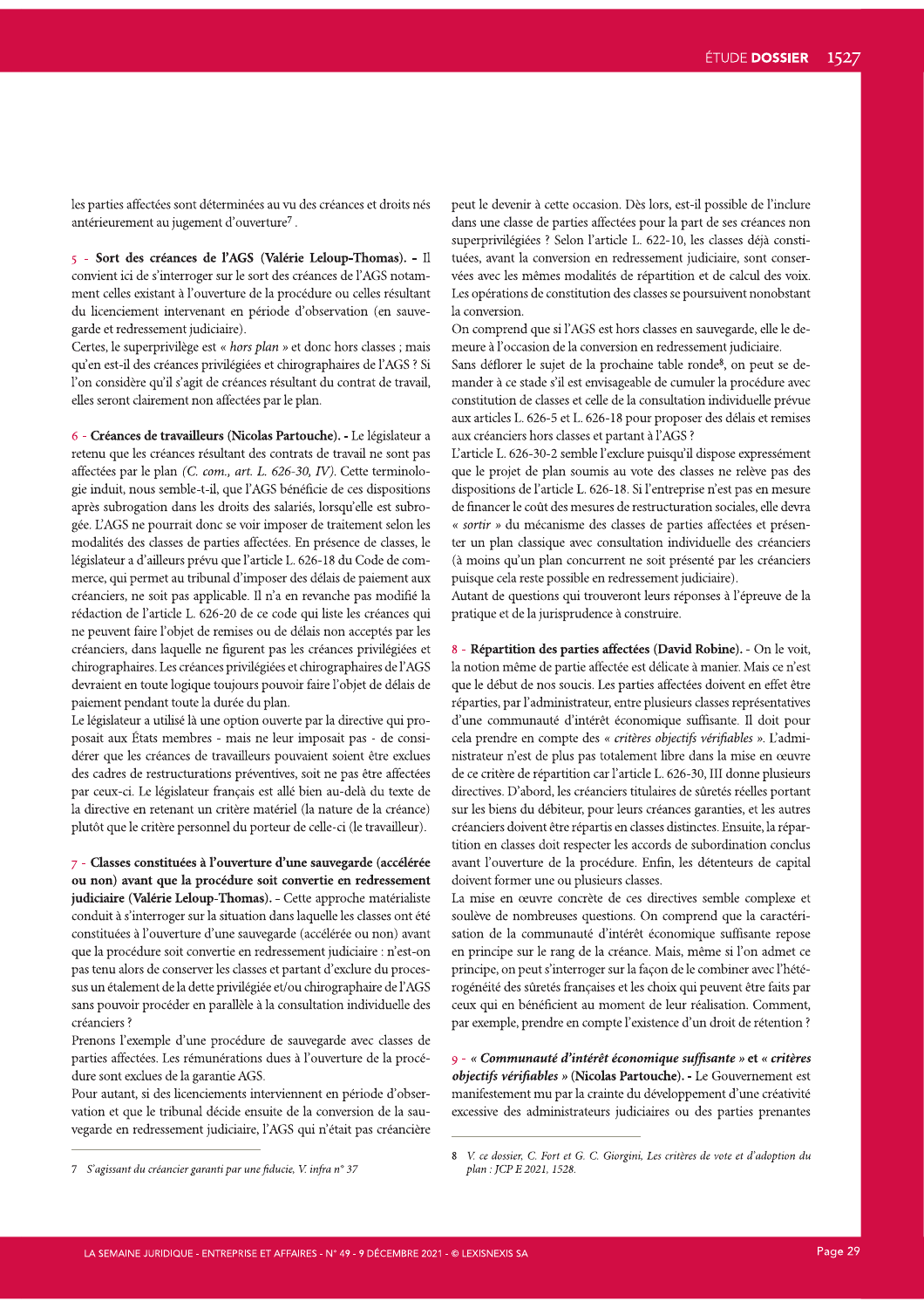elles-mêmes : il a en effet pris soin de qualifier la communauté d'intérêt suffisante d'« économique ». Mais également de spécifier que les critères de constitution des classes doivent être « objectivement » vérifiables. Autant d'ajouts au texte originel de la directive9. La créativité devra donc rester empreinte d'une objectivité toute économique. C'est en outre assez éloigné de la définition des classes de créanciers au sens du chapter 11 américain qui a pourtant fortement inspiré la directive, au sein duquel l'intérêt subjectif (et non nécessairement financier) du créancier vis-à-vis du débiteur peut être pris en considération pour la constitution des classes.

10 - Exemple de situation de communauté d'intérêt suffisante (Frédéric Abitbol). - Je pense que les administrateurs judiciaires n'auront pas d'autre choix que d'être, sinon créatifs, du moins extrêmement pragmatiques : si la communauté d'intérêt est « économique », elle ne peut pas se résumer à un critère purement juridique ou financier. On peut prendre quelques exemples pour le démontrer. Envisageons d'abord le cas d'une entreprise qui aurait deux bailleurs. L'un des baux est poursuivi alors que l'autre est résilié. Il est évident que le premier bailleur continuera de s'inscrire dans une relation commerciale pérenne avec l'entreprise, alors que l'autre deviendra un créancier « pur », n'ayant d'intérêt que pour le seul traitement de sa créance. Sont-ils en situation de communauté d'intérêt suffisante ? La même question peut se poser en examinant la situation des fournisseurs. Un fournisseur stratégique, prêt à des efforts importants pour préserver sa relation commerciale, n'aura pas strictement le même intérêt qu'un fournisseur, par exemple, d'électricité ou de téléphonie. Ici encore, parce que l'un voudra pérenniser une relation commerciale, alors que l'autre ne considérera que le seul paiement de sa créance. Un dernier exemple, mais on pourrait en citer des dizaines : celui de créanciers bénéficiant de sûretés ou de privilèges de même rang, mais sur des actifs différents. Imaginons deux créanciers hypothécaires sur deux immeubles différents. Il n'existe, entre eux, aucune communauté d'intérêt particulière, surtout si l'un des immeubles a une grande valeur, et l'autre très peu.

11 - Prise en compte de l'efficacité de la sûreté (Valérie Leloup-Thomas). - Cela revient à poser la question de la prise en compte de l'efficacité de la sûreté, au moment de la constitution des classes, comme élément de la définition de la notion de communauté d'intérêt économique.

Prenons le cas d'un créancier pour 100, titulaire d'une sûreté réelle ayant pour gage un bien dont la valeur de réalisation est de 80. Doiton l'intégrer pour 100 dans une classe au titre de sa créance garantie ? Ou peut-on considérer que la répartition en classes s'effectue selon les termes de la directive « de façon à refléter [les] droits [des parties affectées] et le rang de leurs créances et des intérêts », c'est-à-dire en fonction des droits que le bénéficiaire de la sûreté réelle obtiendrait en cas de réalisation du bien grevé ? Autrement dit, on prendrait en compte, pour les créanciers titulaires de sûreté, la valeur de celle-ci, dans la limite de la créance garantie venant en rang utile, le solde étant « non garanti » (réparti comme un chirographaire).

9 PE et Cons. UE, dir. (UE) 2019/1023, 20 juin 2019, art. 9, al. 4.

Selon cette approche patrimoniale fondée sur la valeur du bien, le créancier pourrait-il être inclus dans deux classes séparées : pour 80 dans une classe de créanciers titulaires de sûretés réelles et pour 20 dans une classe de créanciers chirographaires (exemples : hypothécaire sur immeuble, bailleur sur matériel meublant, inscription sur fonds de commerce, etc.) ?

Cette vision anglo-saxonne, fondée sur la valeur, suppose une lecture extensive du texte dans la mesure où l'article L. 626-30, III précise : « pour leurs créances garanties » et semble poser comme condition à respecter la prise en compte de la totalité de la créance garantie.

12 - Prise en compte de la totalité de la créance garantie (David Robine). - Cette question est particulièrement intéressante et épineuse. Elle met en évidence la difficulté d'importer en droit français un mécanisme élaboré dans le cadre d'un système juridique différent. Selon moi, il faut ici suivre la lettre de l'article L. 626-30, III, 1° et prendre en considération la créance garantie dans une classe de titulaires de sûretés dans son intégralité même si la valeur de l'assiette ne la couvre que partiellement. De plus, retenir la solution contraire impliquerait que le créancier vote pour la partie de sa créance noncouverte par cette valeur dans la classe des créanciers chirographaires. Cela ne me paraît pas conforme aux textes et à notre conception du créancier chirographaire et, par opposition, du créancier garanti. Enfin, si l'on souhaite prendre en compte la protection réellement conférée par une sûreté, il ne faut pas se fonder uniquement sur la valeur de l'assiette mais aussi sur les chances d'être payé au regard de son efficacité.

Pour autant, la question de l'efficacité de la sûreté peut être à mon avis prise en compte de deux façons. D'abord, il est possible de constituer des classes distinctes de créancier titulaires de sûretés réelles afin de permettre un traitement lui-même différent des créanciers par le plan. Il faut néanmoins qu'il y ait de réelles différences et ne pas aboutir à une constitution d'une multitude de classes avec un seul créancier. Ensuite, l'efficacité de la sûreté sera prise en compte dans le cadre de la mise en œuvre du critère du meilleur intérêt qui sera évoqué plus loin. Il demeure cependant que le respect de la règle de la priorité absolue pourra être source de difficultés.

13 - Respect de la règle de la priorité absolue, source de difficultés (Frédéric Abitbol). - La première de ces difficultés, ce sera d'être capable de déterminer, comme on dit, où la valeur « *casse* » ou, en bon franglais, qui est, ou non, « dans la monnaie ». Le problème est que l'article L. 626-31 impose la prise en compte de plusieurs situations. Il indique d'abord que les créanciers récalcitrants ne devront pas être traités plus mal qu'ils ne le seraient dans le cadre d'un plan de cession. Ici, ce sera souvent assez simple de démontrer que personne, ou presque, n'est dans la valeur. L'article L. 626-31 impose ensuite d'envisager l'hypothèse d'une liquidation judiciaire. Il faudra alors, en plus de la valeur liquidative des actifs, projeter ce que sera le montant final du passif, rang par rang et, en conséquence, notamment projeter le coût du licenciement de 100 % des salariés. Enfin, l'article L. 626-31 envisage le cadre « d'une meilleure solution alternative ». Cela promet de beaux débats.

J'ajoute, pour faire bonne mesure, que le classement des créanciers ne peut pas se faire de façon purement verticale, chaque créancier étant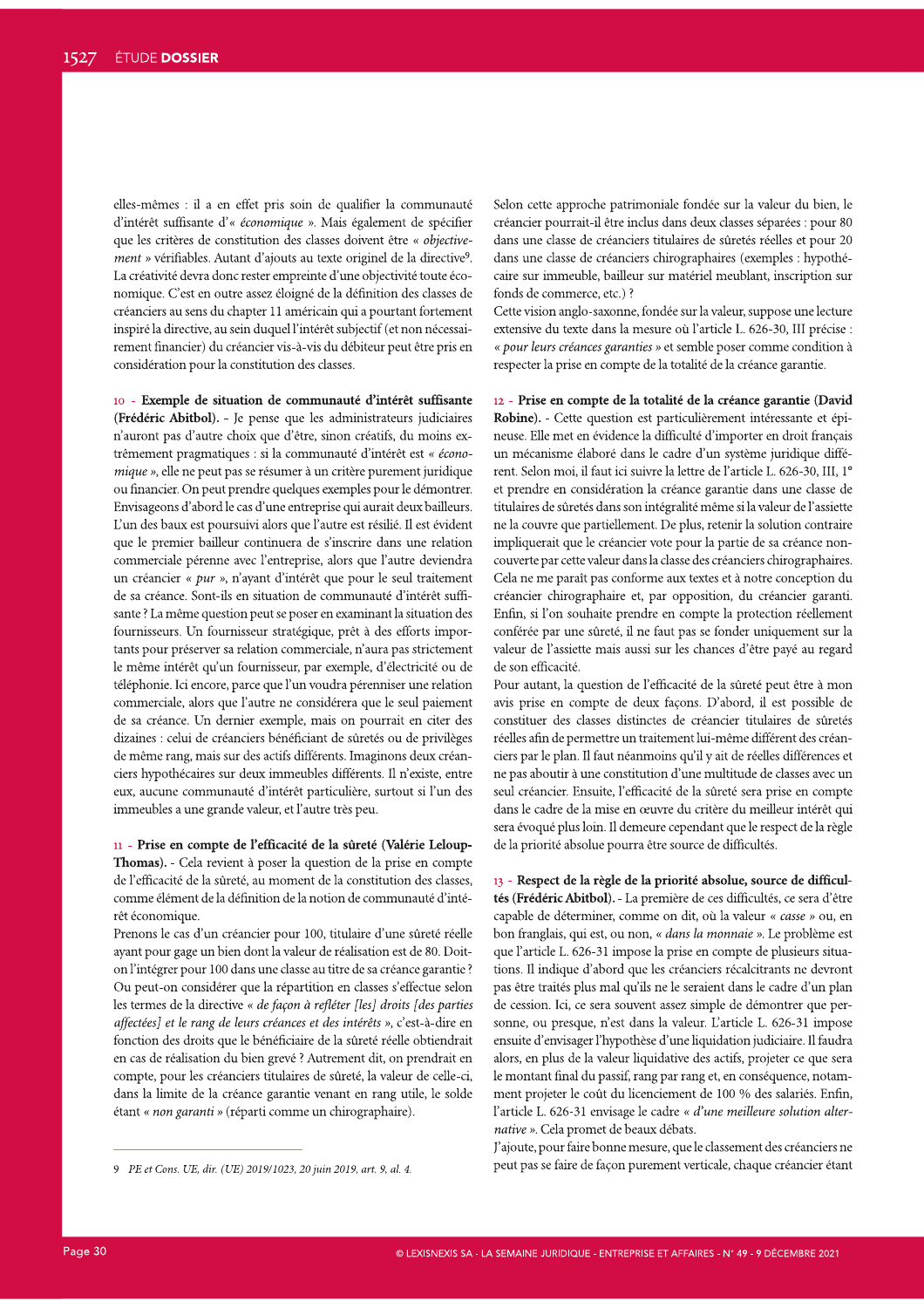bien aligné derrière celui qui le prime. En effet, au-delà des rangs et privilèges généraux, il existe d'innombrables privilèges spéciaux, sûretés spéciales et droits de préférence, permettant à des créanciers d'être payés avant les autres non pas au regard de la valeur globale de l'entreprise, mais de la valeur individuelle des biens sur lesquels portent leurs droits. Or, certains de ces droits priment les privilèges généraux, mais pas tous. Par conséquent, pour se représenter le rang utile des créanciers, ce n'est pas une ligne qu'il faut tracer, mais plutôt une matrice en 3 dimensions.

14 - Remarques sur la constitution de la classe des détenteurs (Nicolas Partouche). - La constitution de la classe des détenteurs de capital appelle certains commentaires. Le texte consacre l'existence de plusieurs classes de détenteurs de capital ce qui suppose donc l'existence de communauté d'intérêt économique suffisante entre eux, mais distincte entre ces classes. On pense en premier lieu aux différences objectives pouvant exister entre les titres de capital, en présence par exemple d'actions ordinaires et d'actions de préférence (comme les actions dotées de droits de vote multiples). On pense également à la distinction entre détenteurs actuels de capital et détenteurs de titres donnant accès ou pouvant donner accès à terme au capital, on distinguera alors par exemple les actions ordinaires des porteurs de bons de souscription d'actions, mais aussi les porteurs d'obligations convertibles en actions ou remboursables en actions. Pourrait-on regrouper dans une classe les détenteurs effectifs de droit de vote double de sociétés cotées qui détiennent leurs actions depuis plus de 2 ans ? Certainement, si le plan prévoit par exemple la suppression de ce droit de vote double.

15 - Respect des accords de subordination (David Robine). - Une autre source de difficulté réside dans l'exigence, à l'article L. 626-30 du Code de commerce, d'un respect des accords de subordination. Cette exigence est plus claire que la référence à une prise en compte de ces accords qui figurait à l'ancien article L. 626-30-2 et qui avait donné lieu à discussion. Pour autant, sa mise en œuvre lors de la constitution des classes comporte une part d'incertitude. On peut se demander par exemple si un créancier junior et un créancier senior doivent nécessairement être localisés dans des classes différentes.

16 - Sens de l'obligation de respect des accords de subordination (Nicolas Partouche). - Il convient en outre de s'interroger sur le sens de l'obligation de respect des accords de subordination. Car si les rangs de paiement organisés par l'accord de subordination sont opposables à la procédure, qu'en est-il du rôle de l'administrateur judiciaire pour la constitution des classes de parties affectées ? Les créanciers parties à l'accord auront organisé par avance la composition des classes de parties affectées, y compris possiblement s'agissant des créanciers non parties à l'accord. Si l'administrateur considère que cette répartition ne respecte pas les dispositions de l'article L. 626-30, sera-t-il obligé de les appliquer néanmoins et de laisser au tribunal le soin de rejeter le plan, le cas échéant ? Le praticien de l'insolvabilité peut également être confronté à une répartition en rangs valable, mais dont il considère qu'elle n'offre pas les meilleures chances d'adoption du plan alors qu'une autre répartition, elle-même valable, offrirait selon lui une probabilité de succès plus

élevée. Le poids de l'accord de subordination est, on le voit, important. Cet accord pourrait d'ailleurs être relativement contemporain de l'ouverture de la procédure collective, car il aura pu être conclu, ou remodelé, lors de la procédure préventive qui précédera le basculement en sauvegarde s'il s'agit de cette dernière.

En ayant décidé entre eux d'un rang de paiement de leurs créances mais également mécaniquement par rapport aux créanciers qui ne sont pas parties à cet accord, le législateur ne consacre-t-il pas une portée de l'accord de subordination au-delà de la communauté des parties au contrat, qui contrevient à l'effet relatif de ces derniers ?

17 - Accord entre créanciers sur les ordres de paiement (Frédéric Abitbol). - En toute logique, dans le cadre d'un financement structuré, les créanciers se sont mis d'accord par avance sur les ordres de paiement devant exister entre eux. Ce qui paraît caractéristique de l'existence d'une communauté d'intérêt(s), que les créanciers auront pré-organisée. C'est en quelque sorte leur contrat de mariage. Il paraît donc logique de le respecter, et de placer tous les créanciers concernés dans une même classe. Cela étant, rien n'interdit à mon sens d'y déroger et de prévoir, par exemple, une classe pour chaque catégorie de ces créanciers. Et rien n'interdit non plus qu'une solution ou l'autre soit adoptée en fonction de chaque cas particulier.

18 - Portée d'un accord de subordination (David Robine). - Selon moi, l'accord de subordination ne peut pas prévoir le classement des créanciers qui n'y sont pas partie et lier l'administrateur judiciaire. Lorsque l'article L. 626-30 impose de respecter l'accord de subordination c'est dans la mesure où il organise les relations entre les créanciers qui y sont partie. Pour le reste, c'est l'ordre résultant de la loi qui doit être appliqué. La mise en perspective des dispositions de l'accord de subordination et des droits des créanciers qui n'y sont pas partie sera, ceci dit, parfois délicate s'ils sont titulaires de sûretés.

19 - Partie affectée réunissant plusieurs qualités. - Si on laisse l'accord de subordination de côté, on peut aborder une autre difficulté qui se présentera lorsqu'une partie affectée réunira plusieurs qualités : créancier chirographaire pour une créance et garanti par une sûreté pour une autre ; détenteur de capital et créancier... Dans ce cas, bien entendu, la partie affectée concernée sera incluse dans plusieurs classes différentes. Mais ne peut-on pas considérer que la pluralité de qualités rompt la communauté d'intérêt économique qui aurait existé sans conteste en présence d'une qualité unique ?

20 - La communauté d'intérêt : ni strictement financière, ni strictement juridique (Frédéric Abitbol). - On revient au fait que la notion de communauté d'intérêt ne peut pas être strictement financière, ni juridique. Une créance en compte courant d'actionnaire, qui n'est d'ailleurs pas toujours une créance chirographaire, n'est évidemment pas une créance comme une autre. On comprend très bien, par exemple, que lorsqu'un créancier abandonne sa créance, il subit une perte sèche, alors que lorsqu'un actionnaire abandonne sa créance, il perd dans sa poche droite de créancier ce qu'il gagne dans sa poche gauche d'actionnaire. On ne peut pas l'ignorer au moment de la constitution des classes.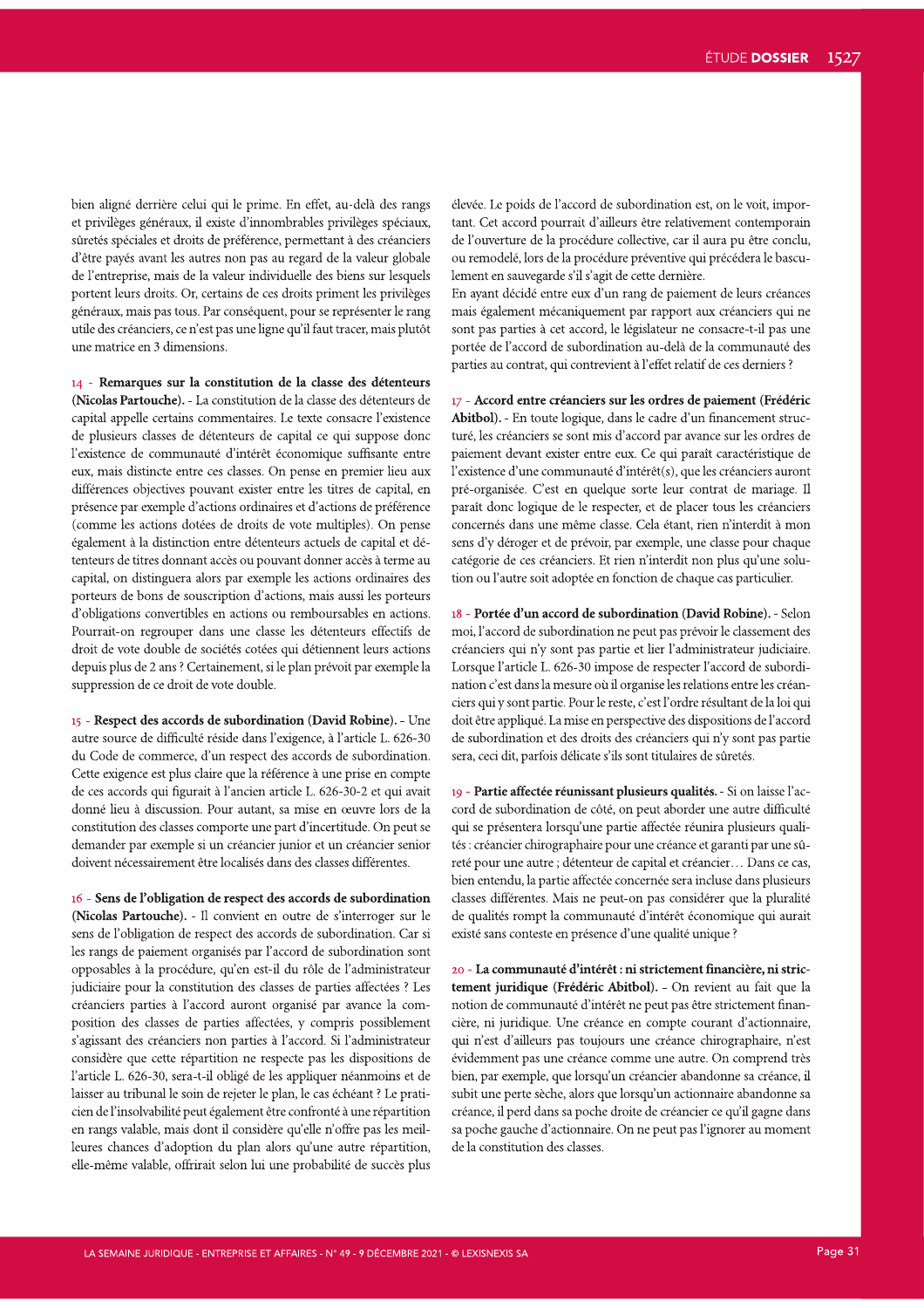21 - Sort des détenteurs de capital (Valèrie Leloup-Thomas). - En effet, le sort des détenteurs de capital retient l'attention dans la mesure où ils peuvent être directement affectés par le plan et inclus à ce titre dans des classes distinctes :

- en tant que créanciers d'abord au titre de créances en compte courant (d'exploitation ou financier) : il ne s'agit pas d'une créance comme les autres, mais bien d'une créance qui pourra être intégrée au sein d'une classe distincte de celle des détenteurs de capital;
- en tant que « propriétaire » de l'entreprise, ensuite : en effet, le détenteur de capital pris en sa qualité d'actionnaire n'est pas un (ou qu'un) créancier : la directive vise concernant les détenteurs de capital : « toute personne détenant une participation au capital  $d<sup>3</sup>$ un débiteur ou de son entreprise, y compris un actionnaire, dans la mesure où cette personne n'est pas un créancier ».

On peut également citer l'exemple des créances des établissements de crédit.

Sous le régime des comités, la situation était assez simple : quelle que soit l'origine de leurs créances, ils étaient de droit membres du  $\overline{\text{comit\'e}}$  des établissements de crédit et assimilés.

Désormais, il faudra s'interroger sur la nature de la créance. Ainsi, une même banque pourra être intégrée au sein de classes distinctes (garantis/non garantis). Prenons l'exemple d'un établissement de crédit créancier au titre :

- d'un prêt doublement garanti par une hypothèque et une inscription du fonds de commerce;
- du découvert bancaire non garanti par une sûreté réelle mais personnelle (caution du dirigeant).
- Le créancier pourra être inclus :
- s'agissant du prêt, dans une classe de « créanciers garantis », voire dans deux classes séparées : celle des créanciers titulaires de sûretés réelles immobilières (hypothèque) et celle des créanciers titulaires de sûretés réelles mobilières (nantissement de fonds de commerce);
- s'agissant du découvert bancaire non garanti par une sûreté réelle mais personnelle (caution du dirigeant), au sein d'une classe de créanciers non garantis (chirographaires).

22 - Pluralité de süretés garantissant une même dette (David Robine). - La seconde situation ne pose pas, de prime abord, de difficulté dans la mesure où la sûreté personnelle ne remet pas en cause la qualité de créancier chirographaire. Il est vrai cependant que le bénéfice d'une garantie par un tiers peut avoir une incidence sur l'intérêt du créancier. En tout état de cause, la situation où plusieurs sûretés réelles différentes garantissent une même dette est effectivement épineuse.

23 - Parties affectées schizophrénes (Nicolas Partouche). - L'intérêt économique suffisant ne doit-il pas conduire à prendre en considération la spécificité des parties affectées schizophrènes ? Pour prendre un exemple, deux créanciers chirographaires peuvent-ils à ce titre être rassemblés dans la même classe alors que l'un d'entre eux détiendrait par ailleurs des créances ou droits relevant d'une autre classe ce qui pourrait influencer le sens de son vote au sein de la classe des créanciers chirographaires ? Sa double qualité ne devraitelle pas par nature le conduire à constituer une classe à part au titre

de sa créance chirographaire pour appréhender les effets ou conflits induits par sa schizophrénie ?

24 - Classe de creanciers publics privilégies (David Robine). - Par ailleurs, les classes évoquées à l'article L. 626-30 du Code de commerce ne sont pas les seules envisageables. Le rapport au président de la République évoque ainsi la constitution d'une classe de créanciers publics privilégiés.

25 - AJ/MJ et classe de créanciers publics privilégiés (Frédéric Abitbol). - Je ne vous cache pas que les administrateurs judiciaires et les mandataires judiciaires l'ont bien en tête. Quand ce sera nécessaire, on a tout à fait dans l'idée de constituer des classes de créan- $\overline{u}$ ciers publics, qui sont privilégiés et bien souvent « *dans la monnaie* », pour faire prévaloir l'intérêt général et faire passer des plans qui ne se bornent pas à simplement subir la loi des créanciers.

26 - Créanciers publics (Valèrie Leloup-Thomas). - Le cas des créanciers publics est particulièrement intéressant à cet égard. Car, au fond, ils ont une communauté d'intérêt économique qui va audelà du désintéressement de leurs créances. Il s'agit de l'intérêt général, l'intérêt public économique : celui de permettre la pérennité de l'entreprise et la sauvegarde de l'emploi. Selon cette conception, on pourrait les regrouper au sein d'une classe unique. Mais si l'on considère que les créanciers publics bénéficient de rangs différents, privilège fiscal primant le privilège des caisses sociales, que leurs créances sont pour certaines rémissibles et d'autres non rémissibles, ne faut-il pas envisager de les inclure dans des classes distinctes, en respectant au sein de chaque classe un traitement égalitaire ?

27 - **Classe** *ad hoc* **(Nicolas Partouche). -** C'est clairement l'esprit de la directive qui cite les créances des administrations fiscales et so- $\alpha$ ciales comme pouvant constituer des natures de créances spécifiques justifiant la constitution d'une classe ad hoc<sup>10</sup>.

28 - Application du mécanisme des classes lorsque les seuils ne sont pas respectés (David Robine). - Cette complexité potentielle de la constitution des classes de parties affectées, à laquelle s'ajouteront, on le verra, les difficultés de mise en œuvre du mécanisme et son coût, conduit à soulever deux dernières questions pour clore cette première partie de la table ronde. La première porte sur la possibilité offerte au débiteur, en sauvegarde ou en redressement judiciaire, et à l'administrateur, dans cette seconde procédure uniquement, de demander l'application du mécanisme des classes lorsque les seuils ne sont pas respectés. Dans quels cas peut-on imaginer que cette faculté sera utilisée ?

29 - Application volontaire du régime des classes (Frédéric Abitbol). - L'application du régime des classes ne dépend pas du montant du passif à restructurer, comme on aurait pu l'imaginer, mais du nombre de salariés et du chiffre d'affaires. C'était déjà le cas avant la réforme et c'est la raison pour laquelle les plus gros dossiers de la place, qui concernaient des sociétés holdings, ne relevaient pas de

<sup>10</sup> PE et Cons. UE, dir. (UE) 2019/1023, 20 juin 2019, cons. 44.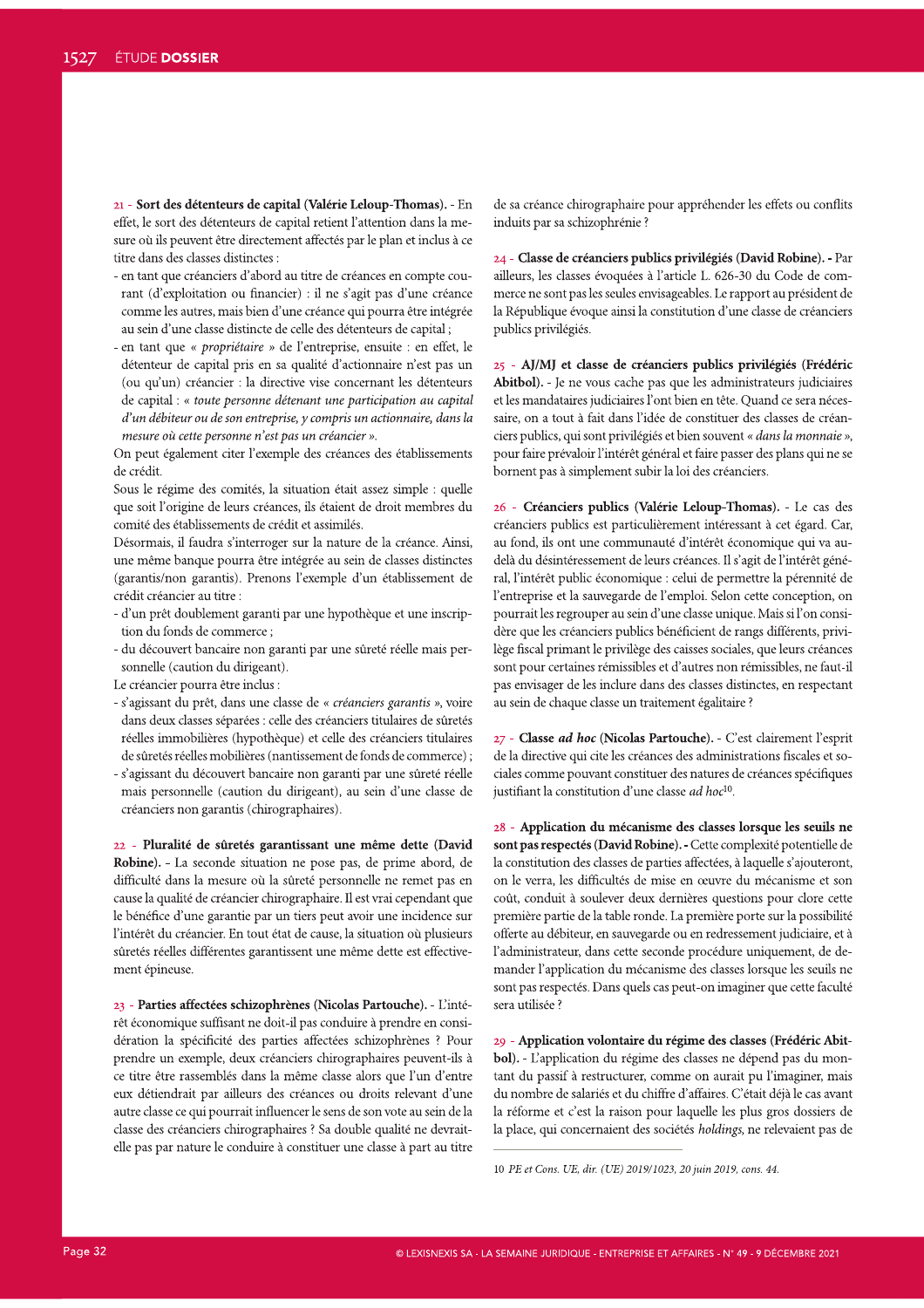l'ancien régime des comités. La réforme apporte cependant une correction très importante, puisqu'on ne s'attache plus seulement au nombre de salariés et au chiffre d'affaires de la société en difficulté mais aux chiffres consolidés prenant en compte les sociétés qu'elle contrôle. En principe, donc, les gros dossiers seront soumis au régime des classes. Mais tous ne le seront pas nécessairement. On peut penser, par exemple, aux dossiers immobiliers, dans lesquels il peut y avoir une grosse dette et peu de chiffre d'affaires. L'application volontaire du régime pourra donc d'abord chercher à corriger ces éventuelles anomalies. On pourra aussi, évidemment, faire une application volontaire du régime pour tous les dossiers « pré-packés », dans lesquels les termes de la restructuration auront été négociés en conciliation, pour être mis en œuvre à travers les classes de créanciers.

30 - Exemple d'intérêt à l'application volontaire des classes de parties affectées (Nicolas Partouche). - Hors classes de parties affectées, les règles actuelles demeurent : le tribunal peut toujours imposer des délais uniformes de paiement (C. com., art. L. 626-18) mais il ne peut, pas plus qu'hier, imposer des remises à des créanciers qui ne les auraient pas acceptées expressément ou tacitement. Partant, un débiteur ou un administrateur judiciaire peut clairement voir l'intérêt d'une application volontaire des classes de parties affectées à un débiteur en vue de permettre l'adoption du plan qui leur semble le plus pertinent, et pouvoir ainsi imposer aux créanciers récalcitrants ledit plan.

31 - Simplification du mécanisme des classes ? (David Robine) - La seconde question soulevée par la complexité de la constitution des classes porte sur le potentiel salut que l'on peut espérer de l'ingéniosité des praticiens de l'insolvabilité. Ne vont-ils pas tenter de simplifier le mécanisme des classes notamment en utilisant la période préparatoire que peut offrir la conciliation ?

32 - Consensus et procédure amiable (Nicolas Partouche). - Très clairement, et comme aujourd'hui à propos des propositions d'apurement du passif, il est de l'intérêt de toutes les parties prenantes (débiteur, administrateurs et mandataires judiciaires mais aussi créanciers) qu'un consensus fort soit atteint au stade de la procédure amiable et qu'une majorité de créanciers ait d'ores et déjà agréé les modalités de constitution des classes qui seront activées en procédure collective. La rapidité de la procédure comme son efficacité avec la diminution du risque de recours en seront renforcées.

33 - Bonne pratique (Frédéric Abitbol). - On est d'accord et c'est la bonne pratique : une bonne sauvegarde, c'est une sauvegarde prénégociée.

## 2. La constitution des classes au service de l'adoption du plan

34 - Enjeu d'un vote favorable (David Robine). - En sauvegarde, les classes de parties affectées sont constituées pour permettre une consultation des créanciers sur le projet de plan qui leur est soumis par le débiteur avec le concours de l'administrateur judiciaire. Aucune proposition alternative n'est prévue dans cette procédure. Mais

si le projet de plan n'est pas adopté, le tribunal ne peut plus arrêter un plan suite à une consultation individuelle. Un basculement en redressement judiciaire peut alors intervenir. Dans ce cas, les parties affectées auront davantage la main. En effet, en redressement judiciaire, le projet de plan est élaboré par l'administrateur judiciaire avec le concours du débiteur mais toute partie affectée peut soumettre un projet de plan aux classes. Relevons qu'ici, si aucun plan n'est adopté, le tribunal peut arrêter un plan à l'issue d'une consultation individuelle (C. com., art. L. 631-19, I). On perçoit ainsi tout l'enjeu que peut représenter le vote favorable des classes.

35 - Incitation à l'utilisation du cadre préventif de traitement des difficultés (Nicolas Partouche). - Alors que la directive laissait aux États membres la faculté, sans l'imposer, de prévoir la possibilité pour les créanciers de proposer un plan (et à quelles conditions), le Gouvernement a choisi de renouer avec l'esprit de la procédure de sauvegarde : une procédure dont l'initiative revient au débiteur et ce tant à l'ouverture que pour la proposition de plan. C'est clairement une incitation à l'utilisation du cadre préventif de traitement des difficultés. Mais l'effet pervers de cette disposition est d'inciter les créanciers récalcitrants à bloquer l'adoption du plan en sauvegarde pour basculer en redressement judiciaire et pouvoir alors eux-mêmes proposer un plan. N'aurait-il pas mieux valu maintenir une compétition saine entre plans en sauvegarde pour ne pas dégrader la situation de l'entreprise lors du basculement en redressement judiciaire ?

36 - Rôle du tribunal et des créanciers en cas de redressement judiciaire (Frédéric Abitbol). - Ce point est fondamental. Il s'agit même du changement le plus fondamental apporté par la réforme : avec le régime des classes, soit on se met d'accord et tout va très bien, soit on n'y parvient pas et on est alors dans l'impasse. En privant le tribunal de la possibilité de reprendre la main, à travers un plan imposé, l'ordonnance a totalement bouleversé l'équilibre sur lequel reposait notre droit, qui pouvait se résumer de la façon suivante : soit la négociation permet de concilier les intérêts privés antagonistes du débiteur et de ses créanciers, soit le tribunal reprend la main et impose une solution au nom de l'intérêt général. Aujourd'hui, si les classes n'approuvent pas le plan, la sauvegarde échoue, ce qui conduit logiquement au redressement judiciaire dans lequel les créanciers pourront imposer leur plan. Or, ce plan peut prévoir une prise de contrôle hostile à laquelle les actionnaires, s'ils n'apparaissent pas dans la monnaie, ne pourront plus résister puisqu'ils subiront eux-mêmes le *cross-class* cram-down. C'est absolument fondamental, et c'est un choix politique qui a été fait. Ce n'est pas un secret que la profession a milité contre. Concrètement, pour toutes nos grosses PME et nos ETI, les créanciers les plus dynamiques pourront beaucoup plus facilement imposer leurs vues à l'entreprise dès la conciliation, en sachant que, in fine, rien ne sera possible sans leur accord puisque le tribunal a été privé de son principal levier que constituait le plan imposé.

37 - Comment favoriser l'adoption du projet de plan par les classes ? (David Robine) - Deux leviers peuvent alors être actionnés pour favoriser l'adoption du projet de plan par les classes. Le premier tient bien entendu à l'adaptation de son contenu. Comme dans le cadre des anciens comités, le projet peut notamment prévoir des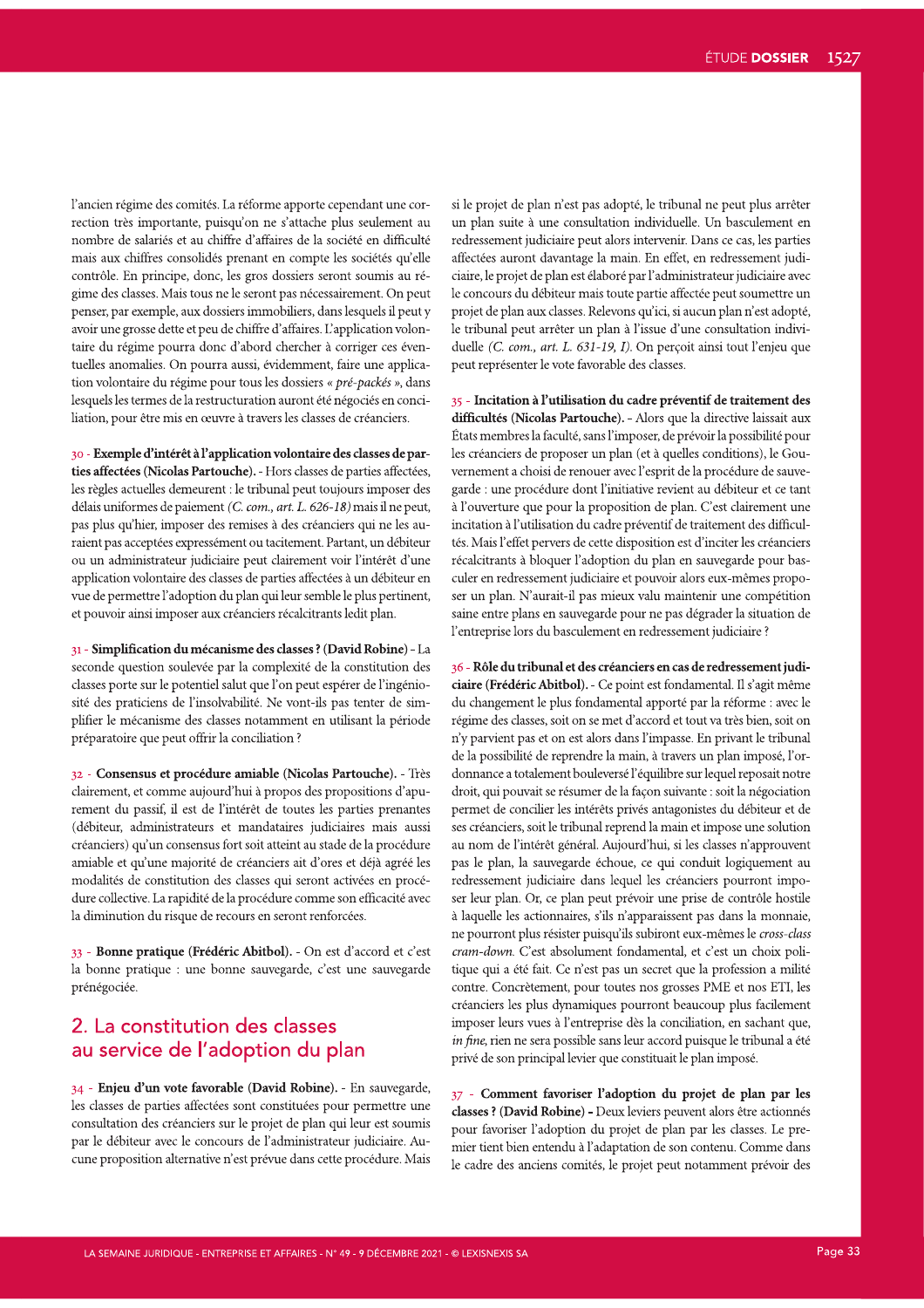délais de paiement, des remises et, lorsque le débiteur est une société par actions dont tous les actionnaires ne supportent les pertes qu'à concurrence de leurs apports, des conversions de créances en titres donnant ou pouvant donner accès au capital (C. com., art. L. 620-30-2). Toutefois, les créanciers protégés par le privilège de conciliation ou le privilège de *post money* ne pourront se voir imposer des remises ou délais qu'ils n'auraient pas acceptés. Le créancier garanti par une fiducie bénéficie lui aussi d'une protection contre les effets du plan. L'article L. 626-30, V en tient compte en disposant, s'agissant du calcul des voix, que « pour les parties affectées bénéficiaires d'une fiducie constituée à titre de garantie par le débiteur, sont seuls pris en compte les montants de leurs créances non assorties d'une telle sûreté ». Mais, on l'a dit, une constitution des classes de façon téléologique, sans être pour autant artificielle, est également envisageable. Il s'agit du second levier. Pour s'en rendre compte, il faut exposer rapidement les règles d'adoption du projet de plan<sup>11</sup>. Si chacune des classes se prononce à la majorité des 2/3 en faveur d'un projet de plan, celuici est adopté et le tribunal peut arrêter le plan sous réserve que les conditions énoncées à l'article L. 626-31 soient respectées. Parmi ces conditions on relèvera d'abord la nécessité de respecter un principe d'égalité entre créanciers au sein d'une même classe<sup>12</sup>. Il faut mentionner ensuite l'obligation de respecter le critère du meilleur intérêt. Ce best interest test impose qu'aucune partie affectée dissidente ne se trouve dans une situation moins favorable du fait du plan que celle qu'elle connaîtrait s'il était fait application soit de l'ordre de priorité pour la répartition des actifs en liquidation judiciaire ou du prix de cession de l'entreprise en application de l'article L. 642-1, soit d'une meilleure solution alternative si le plan n'était pas validé.

#### 38 - Préservation des intérêts de toutes les parties affectées (Valé-

rie Leloup-Thomas). - Il convient de rappeler que le législateur a maintenu l'obligation pour le tribunal de s'assurer que les intérêts de toutes les parties affectées sont suffisamment protégés, indépendamment du respect des autres conditions fixées par la directive et désormais par l'ordonnance. L'avis du mandataire judiciaire, représentant de l'intérêt de l'ensemble des créanciers, sera à cet égard éclairant. Et les praticiens savent que cette obligation fonde régulièrement des recours en contestation de la validité du plan et des propositions d'apurement du passif.

39 - Application forcée interclasse du plan (David Robine). - Il est également possible que le plan soit adopté alors que toutes les classes n'ont pas voté en sa faveur. Si les conditions de l'article L. 626-32 sont respectées<sup>13</sup>, il peut en effet y avoir une application forcée interclasse. Il existera alors des classes dissidentes qui se verront appliquer le plan sans avoir voté en sa faveur à la majorité requise. Toutefois, on vient de le dire, cette application forcée interclasse, qui doit être demandée en sauvegarde par le débiteur ou par l'administrateur avec le consentement du débiteur<sup>14</sup>, est soumise à conditions. D'abord, ici aussi, il faut vérifier que le critère du meilleur intérêt est respecté. Ensuite, l'article L. 626-32, I, 3° impose de respecter la règle de la priorité absolue selon laquelle « les créances des créanciers affectés d'une classe qui a voté contre le plan sont intégralement désintéressées par des moyens identiques ou équivalents lorsqu'une classe de rang inférieur a droit à un paiement ou conserve un intéressement dans le cadre du plan ». Autrement dit, un plan peut être adopté sans l'accord des créanciers qui sont en haut de la waterfall mais il faudra les désintéresser. Cette règle connaît toutefois des dérogations prévues à l'article L. 626-32, II. Par ailleurs, il existe des conditions spécifiques en cas d'application forcée du plan à une classe de détenteurs de capital. Au regard des règles qui viennent d'être évoquées, on imagine que des stratégies peuvent être retenues pour construire les classes de façon à ce que le plan soit adopté. Pour s'en tenir à une illustration simple, il peut être préférable, lorsque le choix est envisageable, d'intégrer des créanciers à une classe où ils seraient minoritaires sans détenir une minorité de blocage plutôt que de les réunir dans une classe séparée. En effet, dans le premier cas, seules les conditions d'un cram down devraient être respectées alors que dans le second celles plus exigeantes d'un cross-class cram-down seront vérifiées.

On imagine alors aisément que la constitution des classes donnera lieu à des contestations. C'est pourquoi, pour finir, on peut s'interroger sur les recours offerts à ceux qui souhaiteraient élever de telles contestations.

40 - Droit à recours des parties prenantes (Valérie Leloup-Thomas). - Le nouveau régime des classes de parties affectées renforce le droit à recours des parties prenantes ; désormais, c'est avant même le vote que le recours portant sur la qualité de partie affectée, les modalités de répartition des classes ou le calcul des voix correspondant, peut et doit être exercé, dans un délai de 10 jours à compter de la notification des modalités correspondantes. Ce recours appartient à chaque partie affectée, au débiteur, à l'administrateur et au mandataire judiciaire ainsi qu'au ministère public. Ce recours est désormais soumis à la compétence du juge-commissaire qui devra le trancher en amont de la décision du tribunal sur le plan.

Toutes les parties prenantes au recours sont convoquées devant le juge-commissaire (débiteur, AJ, MJ, et la partie affectée auteur du recours, le cas échéant, de même que toutes les parties affectées de la même classe). Mais seuls l'administrateur et le ministère public peuvent émettre des observations pour le premier et un avis pour le second.

<sup>11</sup> V. C. Fort et G. C. Giorgini, Les critères de vote et d'adoption du plan : JCP E 2021, 1528

<sup>12</sup> Le 2° de l'article L. 626-31 impose que les parties affectées, partageant une communauté d'intérêt suffisante au sein de la même classe, bénéficient d'une égalité de traitement et soient traitées de manière proportionnelle à leur créance ou à leur droit.

<sup>13</sup> Ce texte exige notamment que le plan ait été approuvé par : « a) Une majorité de classes de parties affectées autorisées à voter, à condition qu'au moins une de ces classes soit une classe de créanciers titulaires de sûretés réelles ou ait un rang supérieur à celui de la classe des créanciers chirographaires ; b) A défaut, par au moins une des classes de parties affectées autorisée à voter, autre au'une classe de détenteurs de capital ou toute autre classe dont on peut rai-

sonnablement supposer, après détermination de la valeur du débiteur en tant qu'entreprise en activité, qu'elle n'aurait droit à aucun paiement, si l'ordre de priorité des créanciers pour la répartition des actifs en liquidation judiciaire ou du prix de cession de l'entreprise en application de l'article L. 642-1, était appliqué ».

<sup>14</sup> En redressement judiciaire, l'article L. 631-19 prévoit que le premier alinéa de l'article L. 626-30-2 n'est pas applicable pour l'application forcée interclasse